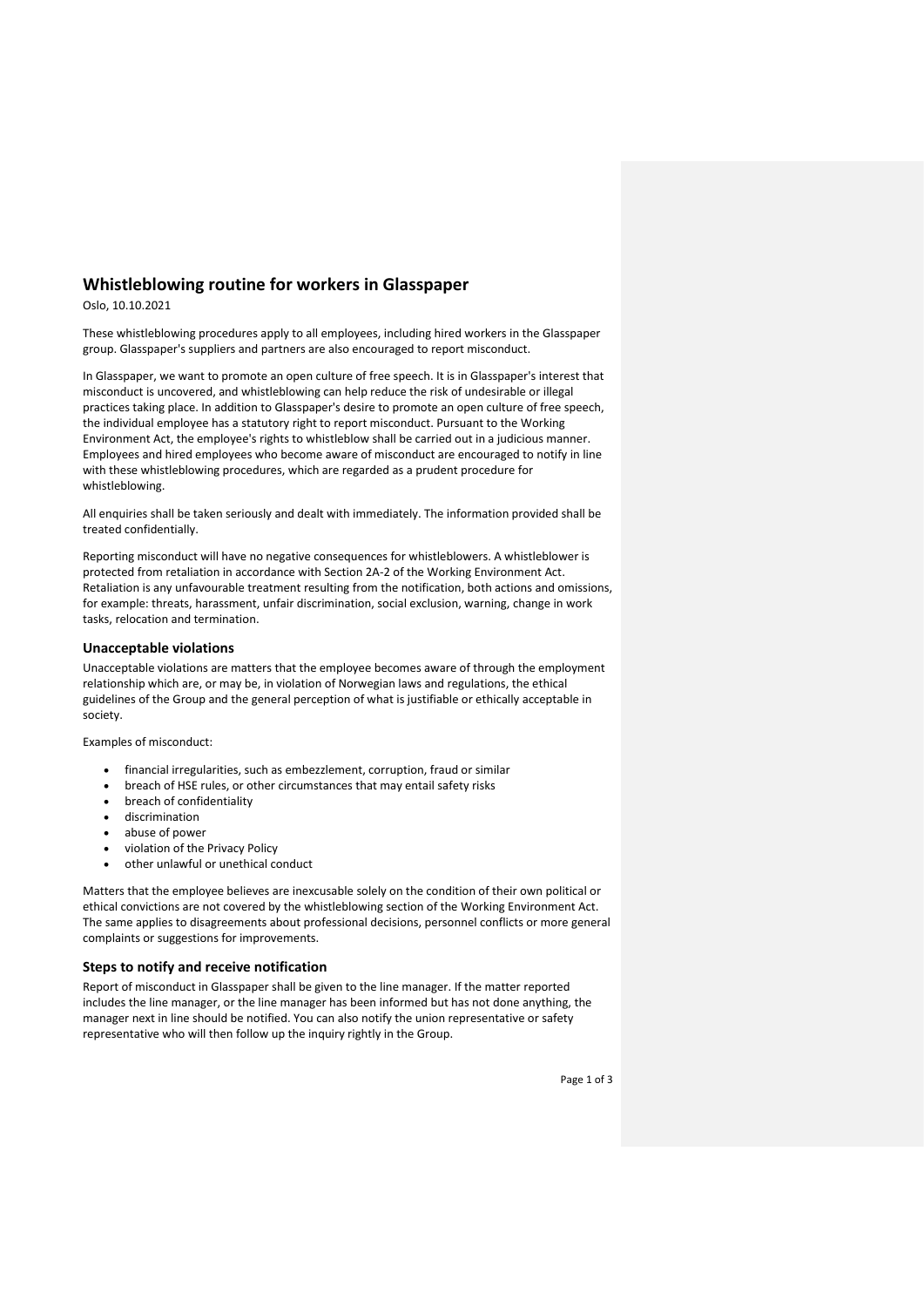The report must preferably be in writing but may also be oral. Written notice is sent by e-mail.

The notification shall contain the following information:

- Full Name (may be anonymous)
- Date of reporting
- Time and place of observation
- Description of observation
- Any other witnesses
- Any knowledge of previous cases
- Any suggestions on what should be done/measures

You can notify anonymously, but it is desirable that you state your identity for the sake of the company's need to be able to investigate the matter as thoroughly as possible. The whistleblower's identity will be confidential for the closed group who processes the report.

You always have the right to notify public authorities such as the Norwegian Labour Inspection Authority, the Norwegian Data Protection Authority, Økokrim or the Competition Authority pursuant to Section 2A-1 (2) of the Working Environment Act. It is encouraged to notify internally first, unless there are circumstances in the case that make it not appropriate so that we can rectify the circumstances as quickly as possible.

Glasspaper's suppliers and partners are also encouraged to report misconduct. The notifications can be sent to Ceo Tom-Erik Haug, to [tom-erik.haug@glasspaper.no](mailto:tom-erik.haug@glasspaper.no)

### **Further follow-up**

The person receiving the report is responsible for ensuring that the report is followed up and processed by the right authority/person in Glasspaper. If the notification is given orally, the recipient shall record the information and send the written record to the whistleblower.

The recipient shall provide the whistleblower with confirmation that the notification has been received within three days.

The Working Environment Act's rules on whistleblowing require the employer to ensure that the notification is adequately investigated within a reasonable time. We will not involve more people in the investigations than is strictly necessary.

When the case is sufficiently investigated, a decision on the outcome of the case shall be made by the person in the Group responsible for the matters to which the report applies. The whistleblower shall be notified of the outcome within three days. Measures shall then also be informed of, if applicable. If the survey takes longer than three days, the whistleblower must be notified of it.

The person or those to whom the report may apply, shall be made aware of the notification and the information provided, and be given the opportunity to present their side of the case. A reservation is made here for cases where, for the sake of a further investigation, it is important that the person(s) are not made aware of the report until initial investigations have been carried out. When the case has been processed, the person or people notified should be notified immediately, regardless of the outcome of the processing.

If, after initial investigations, the employer can establish with certainty that the notification does not entail correctness, the employer shall consider carefully whether it or those who are reported shall

**Kommentert [HM1]:** Setning bør refrases

Page 2 of 3